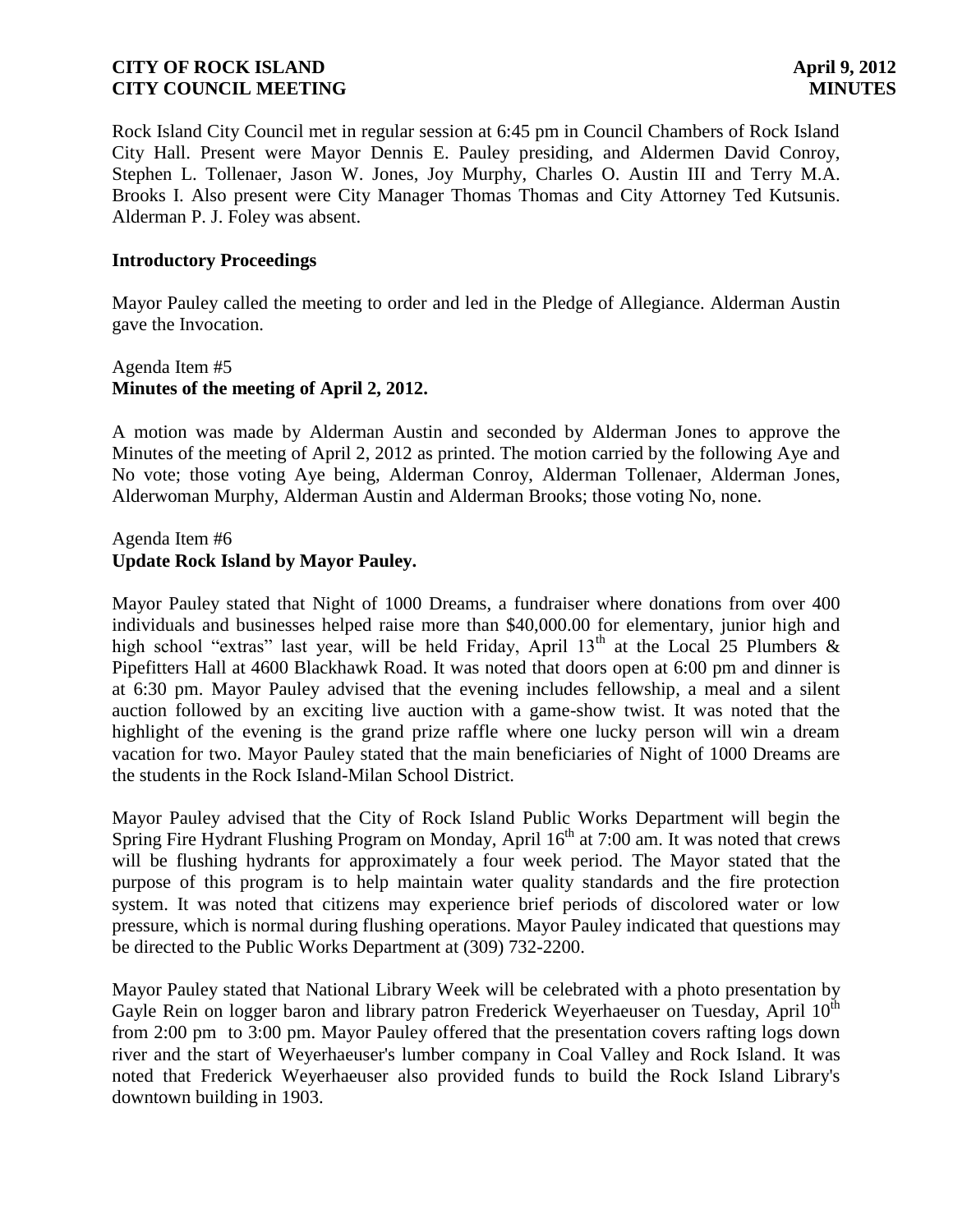Mayor Pauley advised that on Sunday, April  $15<sup>th</sup>$  from 1:00 pm to 4:00 pm, children are invited to the Quad City Botanical Center's lush enchanted garden for a Pixie Tea. The Mayor added that the attire is garden party dresses with glitter and wings optional. It was noted that this magical afternoon includes pixie size sweets, cakes, tea and punch. Mayor Pauley stated that there will be many magical crafts for the children and the gift of a pixie wand for remembering the day! It was noted that the cost is \$10.00 per person, children 2 and under are free. Mayor Pauley stated to RSVP to Beth at (309)794-0991 extension 30 or email [vs@qcgardens.com.](mailto:vs@qcgardens.com)

Mayor Pauley advised that April  $6<sup>th</sup>$  and  $7<sup>th</sup>$  marks the 150<sup>th</sup> anniversary of the Civil War Battle of Shiloh, described by General U.S. Grant as "The most severe battle fought in the West during the war." Mayor Pauley stated that to mark this somber anniversary, the Augustana Historical Society will present a program by local historian John Norton entitled, "Augustana, Swedish Soldiers and Shiloh: Civil War Sesquicentennial Reflections." Mayor Pauley commented that the program will be held in Augustana College's Wallenberg Hall on Wednesday, April 11<sup>th</sup> beginning at 7:00 pm. It was noted that the program is free and open to the public.

# Agenda Item #7 **A Special Ordinance removing a handicapped parking space at 2615 5 ½ Avenue.**

Alderwoman Murphy moved and Alderman Austin seconded to consider, suspend the rules and pass the ordinance. The motion carried by the following Aye and No vote; those voting Aye being, Alderman Conroy, Alderman Tollenaer, Alderman Jones, Alderwoman Murphy, Alderman Austin and Alderman Brooks; those voting No, none.

# Agenda Item #8 **A Special Ordinance removing a handicapped parking space at 2530 5 ½ Avenue**.

It was moved by Alderman Jones and seconded by Alderwoman Murphy to consider, suspend the rules and pass the ordinance. The motion carried by the following Aye and No vote; those voting Aye being, Alderman Conroy, Alderman Tollenaer, Alderman Jones, Alderwoman Murphy, Alderman Austin and Alderman Brooks; those voting No, none.

### Agenda Item #9 **A Special Ordinance reserving parking spaces and establishing parking in a City parking lot at 1620-1624 2nd Avenue.**

Alderman Conroy moved and Alderman Tollenaer seconded to consider, suspend the rules and pass the ordinance. The motion carried by the following Aye and No vote; those voting Aye being, Alderman Conroy, Alderman Tollenaer, Alderman Jones, Alderwoman Murphy, Alderman Austin and Alderman Brooks; those voting No, none.

Agenda Item #10 **CLAIMS**

It was moved by Alderman Conroy and seconded by Alderman Brooks to accept the following reports and authorize payments as recommended. The motion carried by the following Aye and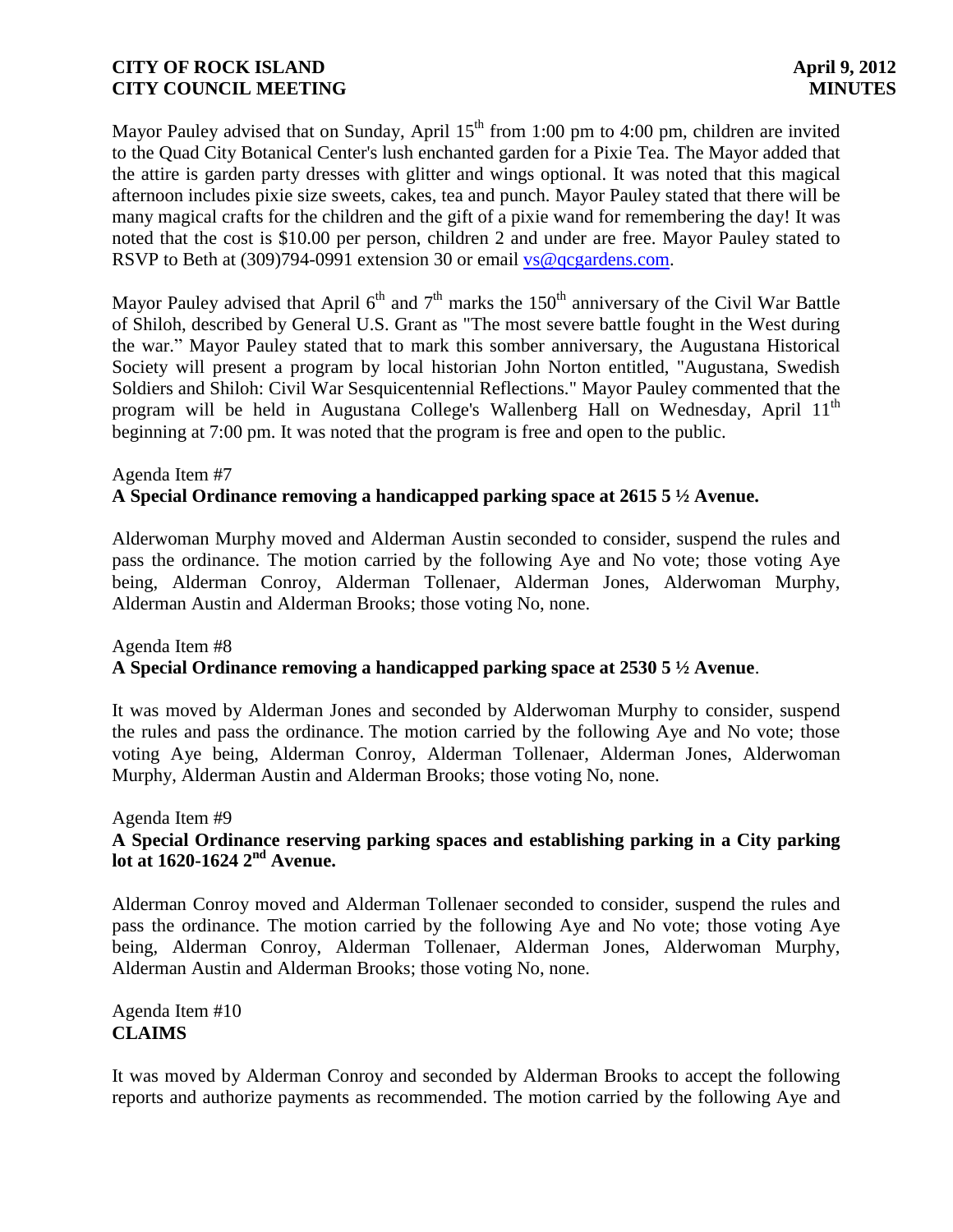No vote; those voting Aye being, Alderman Conroy, Alderman Tollenaer, Alderman Jones, Alderwoman Murphy, Alderman Austin and Alderman Brooks; those voting No, none.

- a. Report from the Administrative Services Department regarding payment in the amount of \$36,380.74 to Harris Computer Systems for the annual software maintenance contract for Northstar. (001)
- b. Report from the Administrative Services Department regarding payment in the amount of \$20,273.00 to Harris Computer Systems for the annual software maintenance contract for Govern. (002)
- c. Report from the Administrative Services Department regarding payment in the amount of \$39,604.00 to Harris Computer Systems for the annual software maintenance contracts for GEMS. (004)
- d. Report from the Public Works Department regarding payment #6 in the amount of \$736,969.04 to Civil Constructors, Inc. for services provided for the Wet Weather Treatment System project. (081)

# Agenda Item #11

# **Claims for the week of March 30 through April 5 in the amount of \$444,932.47.**

Alderwoman Murphy moved and Alderman Austin seconded to allow the claims. The motion carried by the following Aye and No vote; those voting Aye being, Alderman Conroy, Alderman Tollenaer, Alderman Jones, Alderwoman Murphy, Alderman Austin and Alderman Brooks; those voting No, none.

# Agenda Item #12 **Payroll for the weeks of March 19 through April 1 in the amount of \$1,312,794.68.**

It was moved by Alderman Conroy and seconded by Alderwoman Murphy to allow the payroll. The motion carried by the following Aye and No vote; those voting Aye being, Alderman Conroy, Alderman Tollenaer, Alderman Jones, Alderwoman Murphy, Alderman Austin and Alderman Brooks; those voting No, none.

### Agenda Item #13

## **Report from the Administrative Services Department regarding the annual purchase of computer replacement equipment from the Hewlett-Packard Company in the amount of \$50,000.00.**

Alderman Conroy moved and Alderman Jones seconded to approve the purchase as recommended and authorize payment. The motion carried by the following Aye and No vote; those voting Aye being, Alderman Conroy, Alderman Tollenaer, Alderman Jones, Alderwoman Murphy, Alderman Austin and Alderman Brooks; those voting No, none.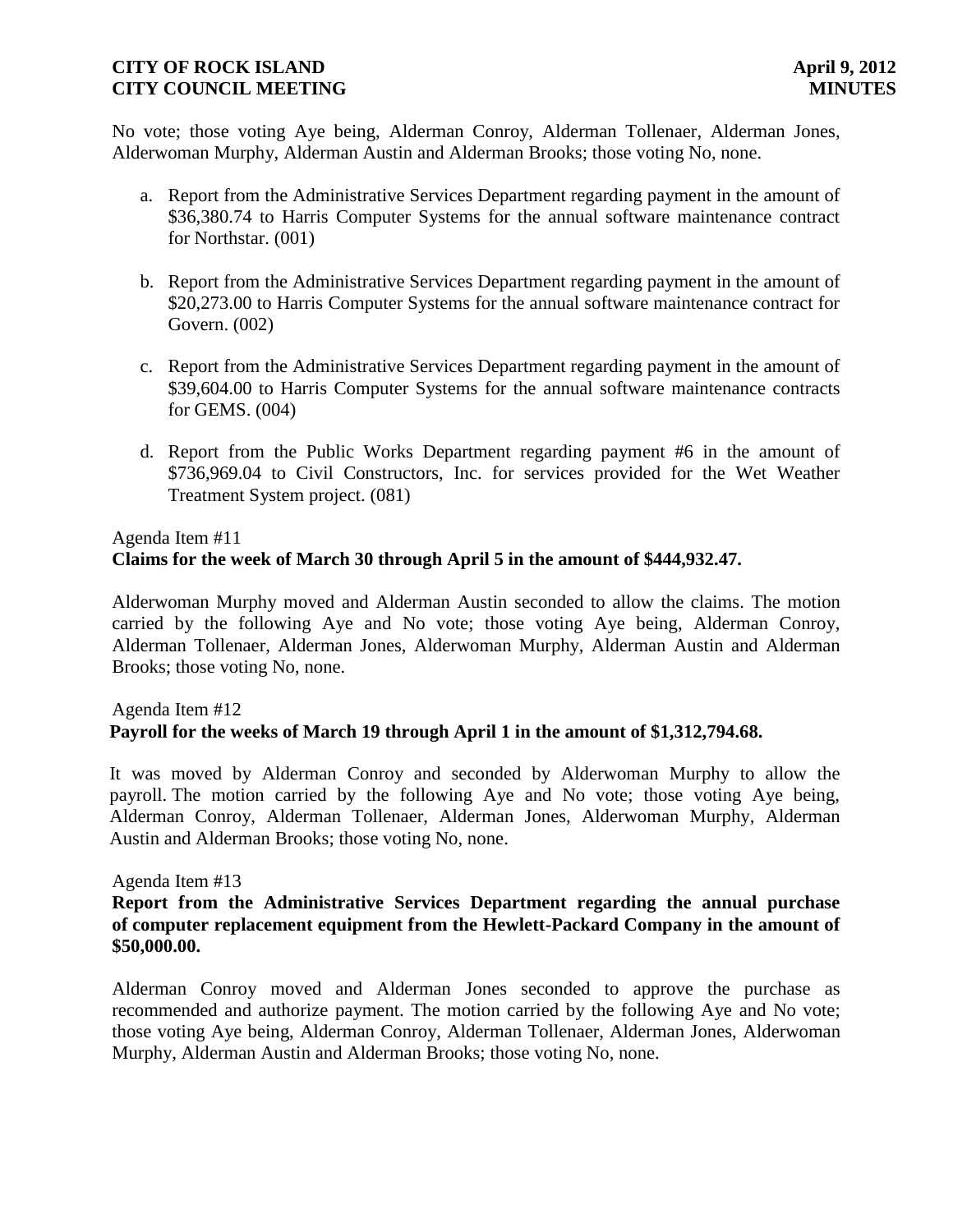#### Agenda Item #14

## **Report from the Public Works Department regarding bids for the 2012 Weed Control Spraying Program, recommending the bid be awarded to Kymbyl Komplete Kare, Inc. in the amount of \$15,450.00.**

It was moved by Alderman Tollenaer and seconded by Alderwoman Murphy to award the bid as recommended and authorize the City Manager to execute the contract documents. The motion carried by the following Aye and No vote; those voting Aye being, Alderman Conroy, Alderman Tollenaer, Alderman Jones, Alderwoman Murphy, Alderman Austin and Alderman Brooks; those voting No, none.

#### Agenda Item #15

# **Report from the Public Works Department regarding an amendment to the contract with Langman Construction for the City's PCC Street Patching Program, recommending extending the contract to include work for the Southwest Business Park Street Patching project in the amount of \$230,000.00.**

It was moved by Alderman Conroy and seconded by Alderwoman Murphy to approve the extension as recommended. The motion carried by the following Aye and No vote; those voting Aye being, Alderman Conroy, Alderman Tollenaer, Alderman Jones, Alderwoman Murphy, Alderman Austin and Alderman Brooks; those voting No, none.

# Agenda Item #16 **Report from the Police Department regarding a Memorandum of Understanding for the 2012 Justice Assistance Grant**.

Alderman Jones moved and Alderwoman Murphy seconded to approve the memorandum of understanding as recommended and authorize the Mayor, City Clerk and City Attorney to execute the contract documents. The motion carried by the following Aye and No vote; those voting Aye being, Alderman Conroy, Alderman Tollenaer, Alderman Jones, Alderwoman Murphy, Alderman Austin and Alderman Brooks; those voting No, none.

#### Agenda Item #17

### **Report from the Parks and Recreation Department regarding a Resolution supporting the Rock River Trail Initiative.**

It was moved by Alderman Conroy and seconded by Alderwoman Murphy to adopt the Resolution. The motion carried by the following Aye and No vote; those voting Aye being, Alderman Conroy, Alderman Tollenaer, Alderman Jones, Alderwoman Murphy, Alderman Austin and Alderman Brooks; those voting No, none.

#### Agenda Item #18

 **Report from the Parks and Recreation Department regarding a Highway Resolution for the closure of 1st Avenue between 17th Street and 20th Street on Tuesday, July 3, 2012 for the Red, White and Boom event at Schwiebert Riverfront Park**.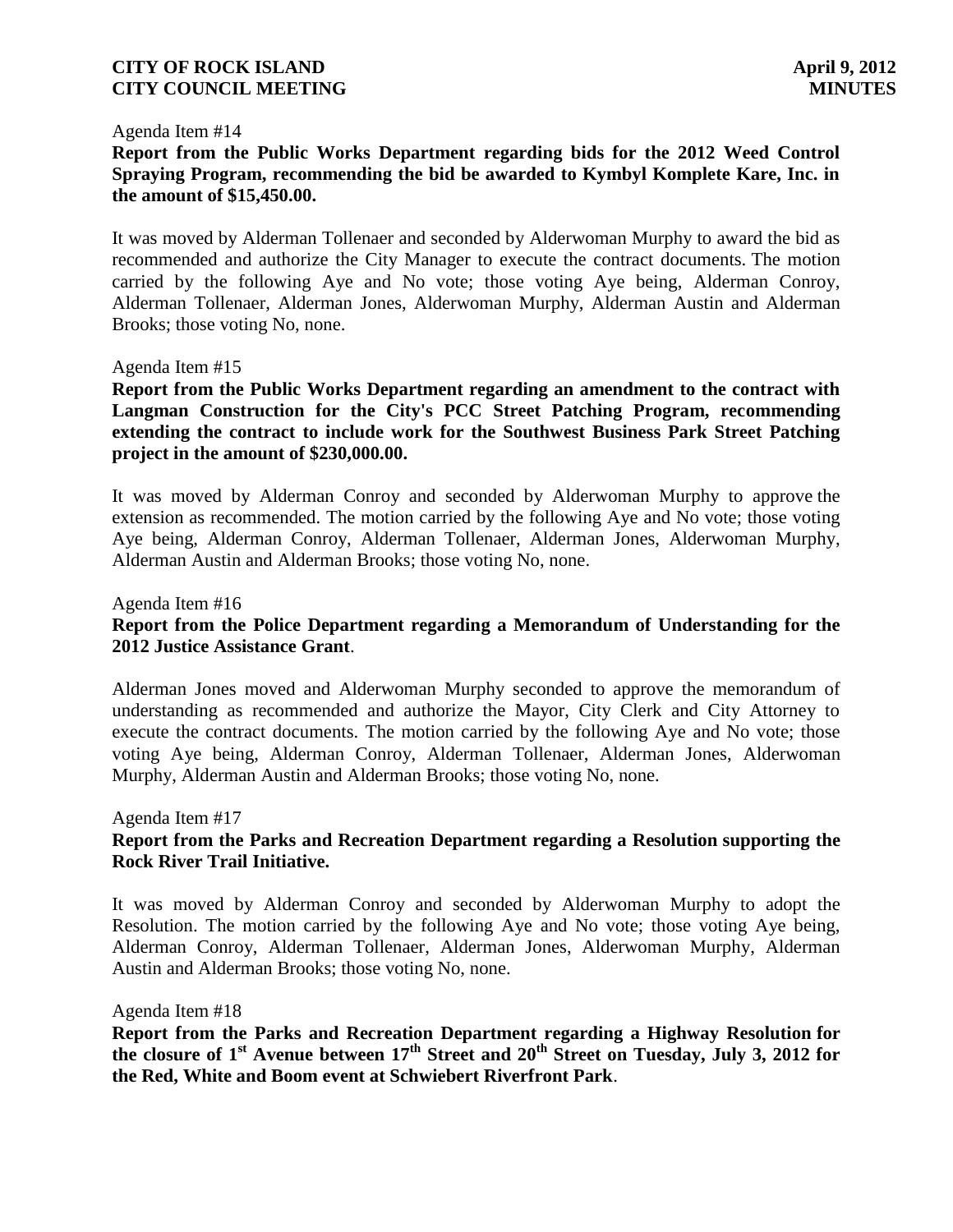Alderman Jones moved and Alderman Conroy seconded to adopt the resolution.

Discussion followed. Alderwoman Murphy inquired as to whether there is a reason why people are not allowed to sit in their lawn chairs in the street  $(1<sup>st</sup>$  Avenue) during this event. Alderwoman Murphy commented that the street is already blocked for this event.

Police Chief Scott Harris advised that he didn't believe it was ever considered.

 Public Works Director Bob Hawes stated that people are not allowed to sit in the street due to emergency access. Mr. Hawes explained that if the street is filled with people sitting in lawn chairs, then Fire, ambulance and Police would have a lot of trouble getting to where they need to be.

 After discussion, the motion carried by the following Aye and No vote; those voting Aye being, Alderman Conroy, Alderman Tollenaer, Alderman Jones, Alderwoman Murphy, Alderman Austin and Alderman Brooks; those voting No, none.

#### Agenda Item #19

**Report from the Community and Economic Development Department regarding amendments to the Zoning Ordinance related to regulating the location and use of wind and solar energy systems.**

 It was moved by Alderwoman Murphy and seconded by Alderman Jones to approve the amendments as recommended and refer to the City Attorney for an ordinance.

 Discussion followed. Alderman Conroy inquired as to where these regulations came from or are they part of the national code.

 Public Works Director Bob Hawes stated that this is a zoning ordinance, not building codes. Mr. Hawes indicated that the regulations were developed by a team from the Illinois side of the river. Mr. Hawes commented that people would still need a building permit, but would not have to obtain a special use permit or variance.

 Alderman Austin advised that in the report, differences were cited as it related to Moline, Milan, Rock Island County and Rock Island. Alderman Austin inquired as to why there are differences.

 Mr. Hawes explained that he believed it was a legislative decision on how the city councils wanted to look at it. Mr. Hawes added that the technical specs are essentially the same everywhere. Mr. Hawes advised that the City of Moline decided that they didn't want the wind energy systems in residential areas at all. It was noted that Milan requires a special use permit for wherever they are placed and Rock Island County is doing the same thing. Mr. Hawes stated that the reason the City is not recommending a special use permit is due to Council not having to deal with everyone on an individual basis.

 Alderman Conroy advised that he did not have enough information at this time to vote on this item. Alderman Conroy inquired as to whether the other cities are adopting what is proposed for the City of Rock Island.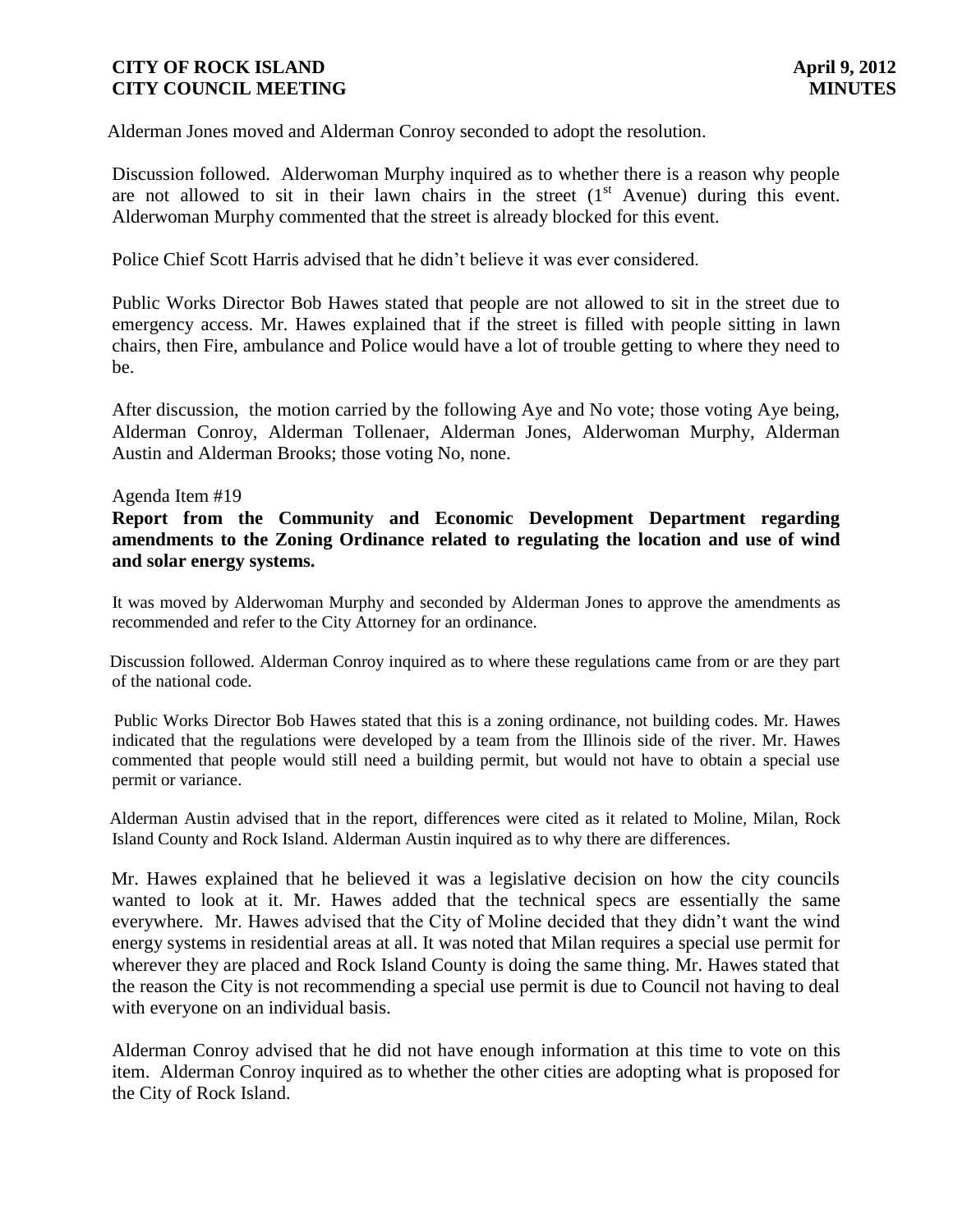Mr. Hawes responded that the other cities have adopted the technical part of it. Mr. Hawes further stated that the Planning Commission held a public hearing on this item and voted eleven to zero to recommend approval of the amendments to the zoning ordinance.

Alderman Conroy advised that he would like to see these wind energy systems under a special use permit. Alderman Conroy further discussed this issue. Alderman Conroy inquired as to whether staff is asking for the technical part of it to be approved or the technical part plus not needing a variance. Mr. Hawes stated that it would be the whole package.

Alderman Conroy advised that he would like visuals on these wind energy systems and what options people may have so that a decision could be made.

 After more discussion, Alderwoman Murphy removed her motion. Alderwoman Murphy stated that more information is needed on this item.

After further discussion, this item was then pulled from the Agenda to come back at a later date.

#### Agenda Item #20

**Report from the Community and Economic Development Department regarding a request from the Rock Island Economic Growth Corporation to vacate a segment of 6th Avenue and several alleys north of 6th Avenue between 12th and 13th Streets.**

Alderman Brooks moved and Alderman Conroy seconded to approve the request as recommended and refer to the City Attorney for an ordinance. The motion carried by the following Aye and No vote; those voting Aye being, Alderman Conroy, Alderman Tollenaer, Alderman Jones, Alderwoman Murphy, Alderman Austin and Alderman Brooks; those voting No, none.

### Agenda Item #21

**Report from the Community and Economic Development Department regarding a request from the Rock Island Economic Growth Corporation for a rezoning from a B-3 (community business) district to a PUD (planned unit development) district and a preliminary site plan approval for several properties located in the New Old Chicago Neighborhood as stated in the report**.

It was moved by Alderwoman Murphy and seconded by Alderman Austin to approve the request as recommended and refer to the City Attorney for an ordinance. The motion carried by the following Aye and No vote; those voting Aye being, Alderman Conroy, Alderman Tollenaer, Alderman Jones, Alderwoman Murphy, Alderman Austin and Alderman Brooks; those voting No, none.

Agenda Item #22

**Report from the Community and Economic Development Department regarding a request from Crawford Company for approval of a Riverfront Corridor Overlay District site plan review for a building expansion at 1306 Mill Street**.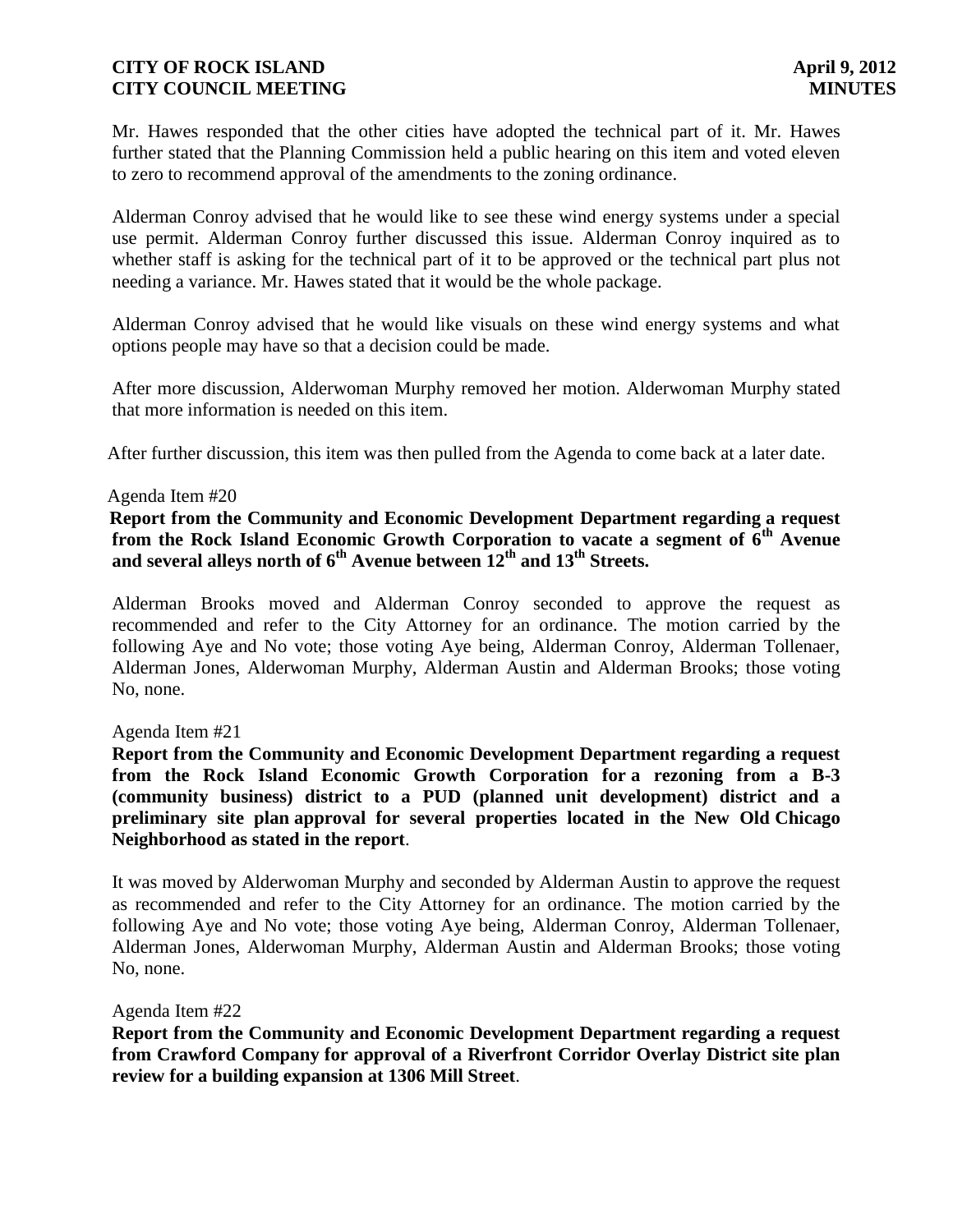Alderman Conroy moved and Alderman Jones seconded to approve the request as recommended. The motion carried by the following Aye and No vote; those voting Aye being, Alderman Conroy, Alderman Tollenaer, Alderman Jones, Alderwoman Murphy, Alderman Austin and Alderman Brooks; those voting No, none.

#### Agenda Item #23

**Report from the Public Works Department regarding a request from Keep Rock Island Beautiful for permission to hang a banner for their annual Downtown Cleanup to be held on Saturday, May 5, 2012.**

It was moved by Alderman Jones and seconded by Alderwoman Murphy to approve the request as recommended and authorize staff to hang and remove the banner. The motion carried by the following Aye and No vote; those voting Aye being, Alderman Conroy, Alderman Tollenaer, Alderman Jones, Alderwoman Murphy, Alderman Austin and Alderman Brooks; those voting No, none.

Agenda Item #24 **Other Business**

No one signed up to address Council to speak on a topic.

Alderman Austin stated that another opportunity is coming up for Rock Islanders to talk to City leaders. Alderman Austin advised that on Thursday, April  $12<sup>th</sup>$ , he will be hosting his annual Ward meeting at the Nazarene Church at 29<sup>th</sup> Avenue and 38<sup>th</sup> Street at 6:30 pm. Alderman Austin advised that this is an opportunity for all citizens of Rock Island to listen to ideas and concerns, ask questions, share thoughts and get answers to questions.

Alderwoman Murphy reminded everyone to Shop Rock Island. Alderwoman Murphy stated that Panther Uniforms has just moved to a new location at  $1600 \, 2^{nd}$  Avenue. Alderman Murphy indicated that Panther Uniforms sell a variety of uniforms including Police, Fire, Postal Service and uniforms for the hospitality industry. It was noted that they also sell to the general public. Alderwoman Murphy stated that they sell civilian mace; they offer in-house embroidery and they sell work clothes, boots and shoes. Alderwoman Murphy stated that one of their most popular items is cushioned socks. It was noted that they also offer gift certificates. Alderwoman Murphy encouraged everyone to shop local; Shop Rock Island.

### Agenda Item #25 **Executive Session on Personnel**.

A motion was made by Alderman Conroy and seconded by Alderman Jones at 7:10 pm to recess to Executive Session on matters of Personnel. The motion carried on a roll call vote. Those voting Aye being, Alderman Conroy, Alderman Tollenaer, Alderman Jones, Alderwoman Murphy, Alderman Austin and Alderman Brooks; those voting No, none. Alderman Foley was absent.